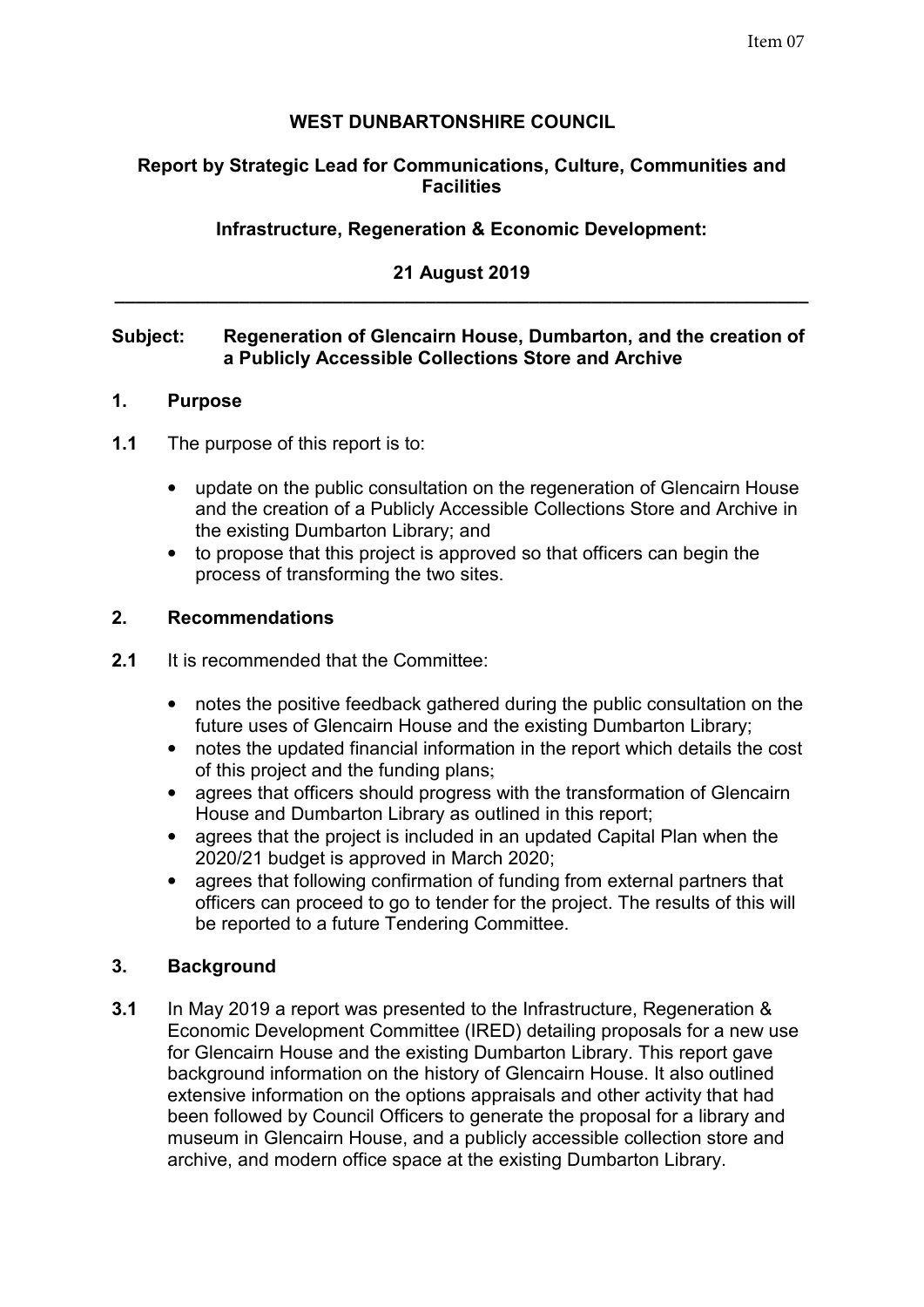- **3.2** In summary this project would see the currently vacant Glencairn House, one of West Dunbartonshire's oldest buildings, transformed into a state-of-the-art library and museum. To allow for the required floor space for such a use, a large extension would be built to the rear of the building over four floors. This would create 13 rooms amounting to around  $411m^2$  of useable space, plus service areas and circulation space. The end result would create a venue that faced out onto the riverside as well as providing panoramic views of the River Leven, River Clyde and Dumbarton Rock. It would continue the Council's strategy of investing in Dumbarton Town Centre by establishing a landmark building for Dumbarton to complement the recently opened Church Street Offices, support the new riverside walkway, and further assist the regeneration of the town centre.
- **3.3** The new library would include dedicated separate spaces for children and families, computer use and quiet study, alongside a wide selection of fiction and non-fiction items in a variety of high-demand formats. A relaxing recreational space would also be included featuring a coffee station to increase dwell times and improve the overall customer experience. Museum facilities would include an entire local history floor featuring an exhibition space. This would be further augmented by the integral display of artefacts throughout all floors of the building. Among the most important objects available for display are a Roman Medallion from 193AD; the 'Skellat Bell' from the early Christian church in Scotland; Tron Weights which date from the early 1700s; The company seal for the Dumbarton Glassworks; The Dubonnet Trophy, presented to Sir Jackie Stewart at the 1969 Mexican Grand Prix; and the Overtoun Collection and associated civic fine art.
- **3.4** An appraisal by EKOS (Economic and Social Research Consultancy) in November 2017 projected that:
	- There would be one-off construction impacts equivalent to 25 net additional construction posts. If all of these came from the local area then it would be worth £0.540m to West Dunbartonshire, and a net additional one-off Gross Value Added (GVA) of £1.33 million;
	- The new library would help to maintain visitor numbers by opening it to shoppers who do not visit the current location, and there would be a £0.090m additional annual net spend in the town centre by bringing the libraries 60,000+ visitors per year to the High Street. This would equate to a net additional GVA of £0.050m generated at the West Dunbartonshire level; and
	- There would be long-term impacts estimated at £1.9 million over 15 years at the West Dunbartonshire level.
- **3.5** In addition to the economic benefits the following wider impacts were also identified as being likely:
	- Relocation of the library would make the town centre more animated due to the additional footfall it would bring;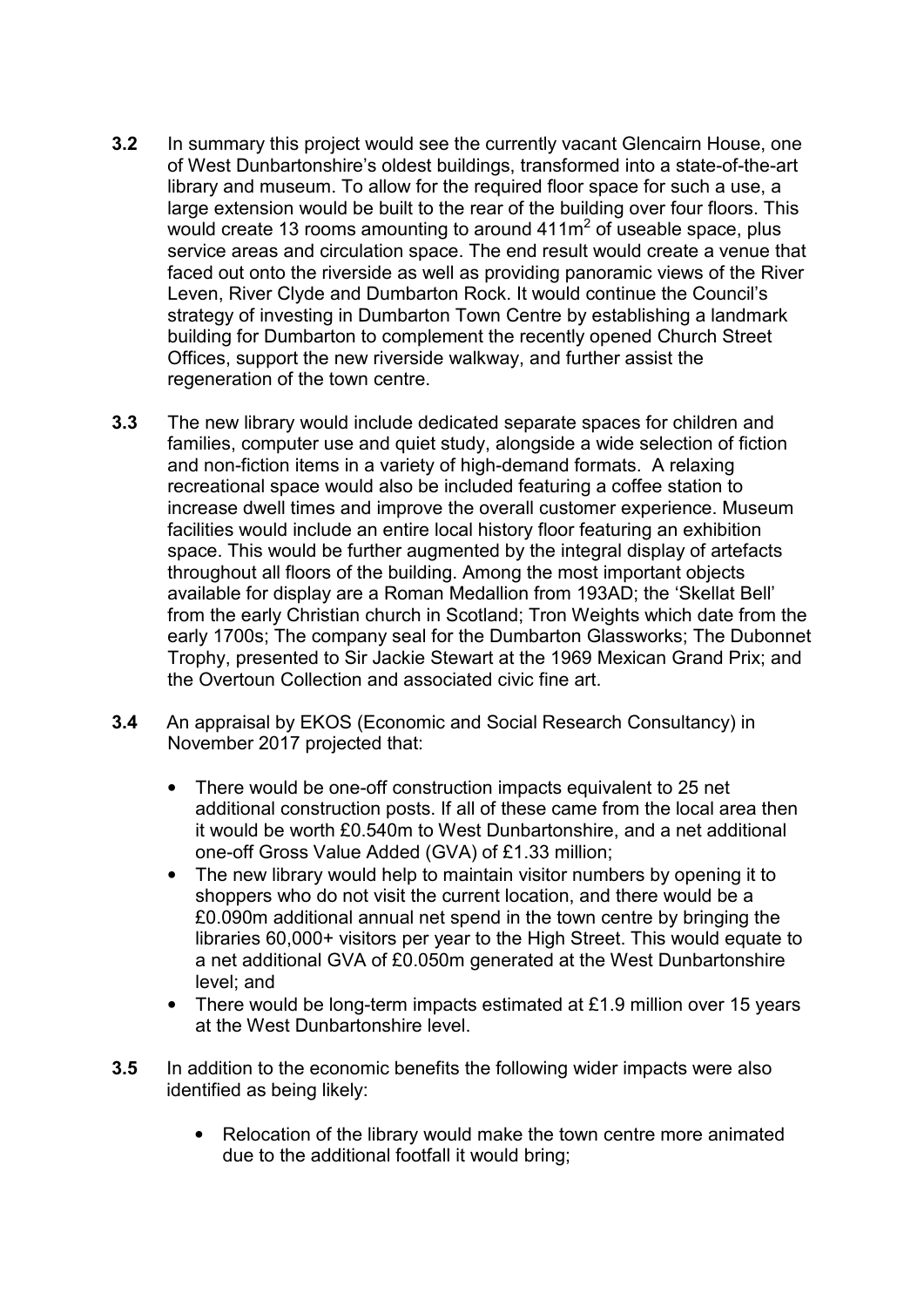- Provide new modern facilities for welfare claimants and job seekers to search for employment opportunities and complete applications online;
- The permanent occupation of the historically and architecturally important Glencairn House would enhance the image of the area;
- The project contributes to the town centre first government objective to sustain and safeguard accessible facilities and services;
- The new library will be an improved space for residents and prove more attractive to the community. This will increase engagement with the service which is crucial since providing access to books and encouraging reading improves child literacy and is linked to improved general educational attainment. In addition, core book lending services have a beneficial effect on adult learning, alongside library ICT services which allow users to improve their computer literacy and access wider online learning tools;
- Provides a social hub to connect communities, particularly those on low incomes, the elderly and families. This function will be enhanced by the relocation of the library to a more central, accessible town centre location;
- Creates an attractive meeting facility that, in addition to its use by local residents and visitors, could also be used by adjacent businesses;
- Provides a venue for a variety of social activities as well as services delivered by the public or third sector organisations;
- Improved community pride through keeping Glencairn House in use and having these important services maintained; and
- Provides a high-quality venue to showcase elements of West Dunbartonshire Council's heritage collections, as well as providing space to host changing exhibitions, and other creative events e.g. art classes, book signings, writing classes, etc
- **3.6** Following the proposed relocation of the existing library to Glencairn House, the non-listed Strathleven Place building would be converted into a publicly accessible collections store and archive, with associated office space. This would allow for regular publicly accessible collections-based activities, and facilitate improved access to the heritage collections and archival materials generally throughout the year. Items of particular note held in the heritage collection and archive include a letter under the Privy Seal of James III; a charter signed by Mary Queen of Scots; an obligation signed at Dumbarton by James, Earl of Moray, Regent; and a Commission by King James VI to the Baillies of Dumbarton to apprehend and try persons suspected of witchcraft, signed by the King himself.

In addition, the current public PC area of the library would be transformed into a flexible office space for Council employees. This space would accommodate more than 30 individuals in a mix of fixed and flexible desks. It would work well for all employees currently based at the Poplar Road offices, along with potentially employees based at Elm Road, and any overspill from the Municipal and Church Street offices.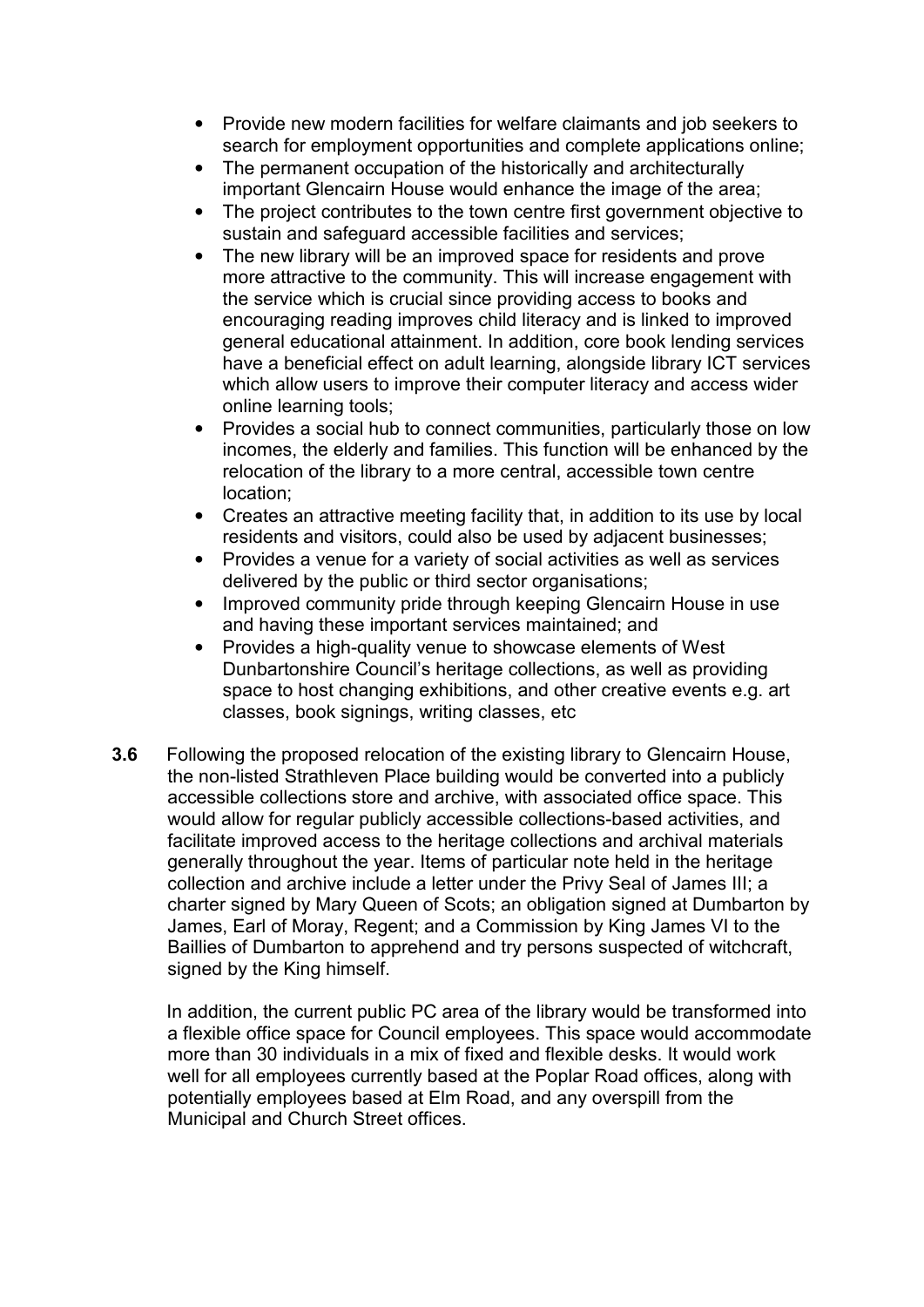- **3.7** The IRED Committee in May 2019 noted that the first public library in Dumbarton had actually been based on the High Street and so this proposal would restate that historic service. It was also noted by Councillors that if the proposal was agreed then the opening could coincide with the 400<sup>th</sup> anniversary of the original Glencairn House being built in 2023.
- **3.8** Committee was positive about the Glencairn House and the Publicly Accessible Collections Store and Archive proposal and agreed that a public consultation should go forward on this option. Details of this consultation are outlined in the Main Issues section. In addition an elected member seminar was to be held to inform Councillors further, as well as a visit arranged to the 'Secret Collection' publicly accessible museum store in Paisley. Both these actions were completed between June and August 2019.

# **4. Main Issues**

- **4.1** Following agreement by Committee on 15 May 2019, a programme of community engagement was undertaken on proposals for the future use of Glencairn House. An online consultation launched on 27 May which detailed the history of the building and invited respondents to give their views on the proposal to bring the building back into use as a community resource housing a library, museum and events space. This consultation was supported by three drop-in sessions across a range of Dumbarton venues at different times of day to ensure accessibility. At these sessions visitors were able to discuss the proposals with officers involved in their development including the Strategic Lead for Communications, Culture, Communities and Facilities, Team Leader for Arts and Heritage, Asset Co-Ordinator, Librarians, Collections Officer, Architect, and Economic Development Officer.
- **4.2** Information on the programme of engagement was published on the Council website and social media platforms as well as through a direct mailing to community organisations, community councils and other groups with an interest in arts & heritage. As this proposal relates directly to Dumbarton Library, a fixed display was added to the library space during the consultation period to allow library users to engage directly. The display comprised of popup boards detailing the 'past, present, future' focus of the proposal alongside historical images of Glencairn House and contextual information on the proposal. This ensured that users of the library building were made aware of the proposals and had the opportunity to input their views to the consultation. In addition to this, a presentation was delivered to the Dumbarton Town Centre Forum providing an outline of the proposals and engagement process undertaken.

### Online Survey

**4.3** When it closed on 16 June, 238 responses had been submitted to the online survey. This represents a positive engagement on what is a single-issue and location-specific proposal. The main findings were: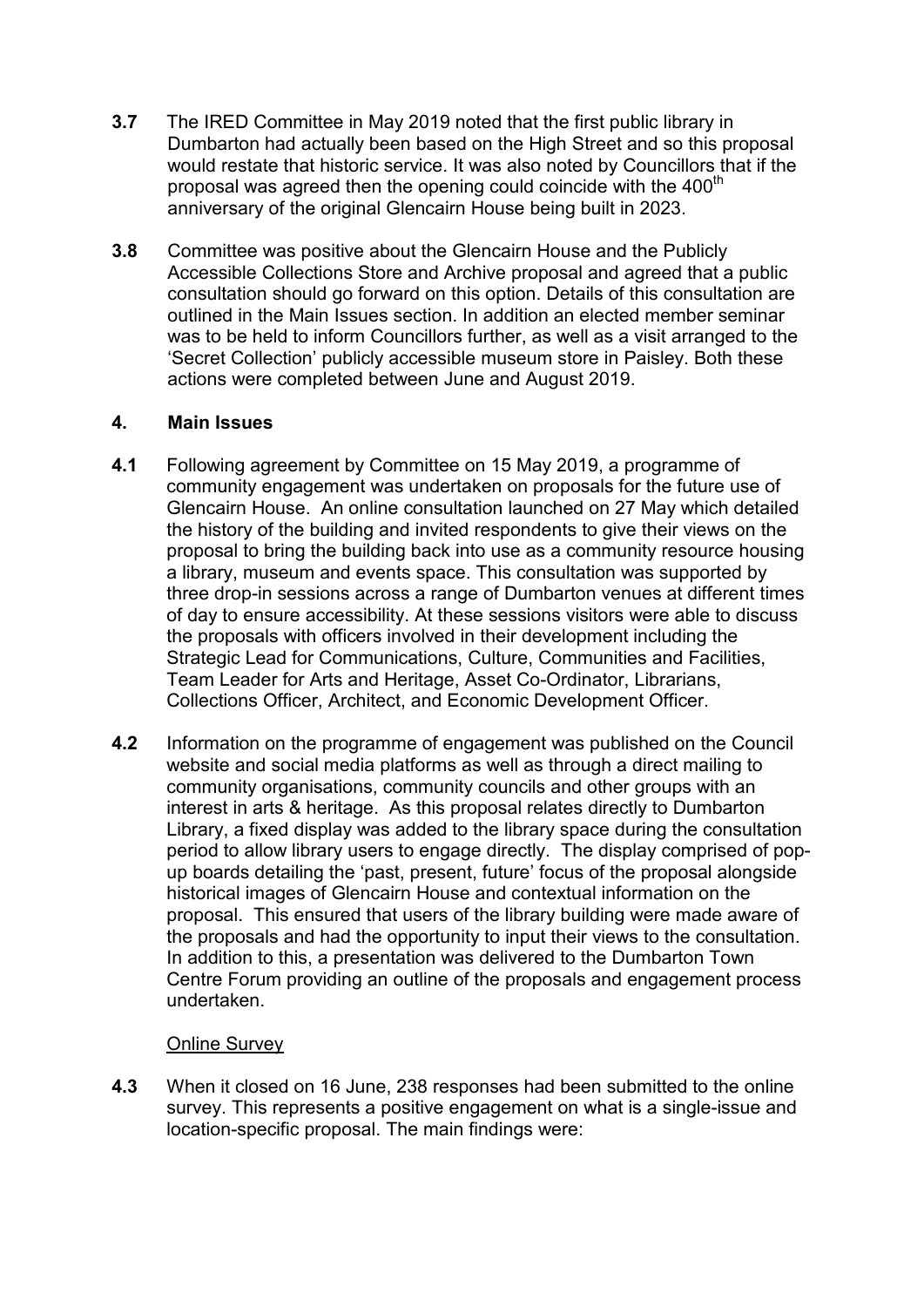- 88% of respondents agreed that it is important that the historic building was brought back in to use;
- 84% agreed that the building should remain in public ownership and should be used in a way which celebrates the history of Dumbarton and the local area;
- 78% of respondents supported the proposal outlined, to transform Glencairn House into a state of the art library and museum; and
- 84% of respondents supported the development of an events space on the 4th floor of the building.
- **4.4** A range of suggestions were submitted about how the events space could best be utilised. These focused mainly on wider arts and heritage type uses such as music, exhibitions, author events, community exhibitions, taster classes and lectures. When asked if there were any other ideas for what could be delivered from a redeveloped Glencairn House respondents focused on the opportunity for community education, use of the events space for community groups, links to archaeology, cinema events, and low cost/free activities for local residents
- **4.5** Those filling in the survey were also asked a question about the change of use of the existing library into an accessible collections store and archive:
	- 74% of respondents agreed that an accessible collection store where objects and artefacts can be viewed would be a good use of the building.

#### Drop-in Sessions

- **4.6** More than 100 citizens attended the face-to-face sessions, with many of these visitors attending the drop-in held inside the ground-floor of Glencairn House on Wednesday 12 June. The majority of visitors were keen to understand what stage the proposal was at and what further opportunity there would be to influence the detail of the development.
- **4.7** Overall, those who attended the drop-in sessions were supportive of Glencairn House being brought back in to use as a cultural venue celebrating the rich history of the local area. Attendees were also positive about the opportunities of the events space on the top floor of the building, and the potential for the community to make use of this. As with the online survey, some attendees at the drop-in sessions expressed concerns about the parking challenges in the town centre, and the impact that this development might have. There were also individual concerns about whether Glencairn House would be big enough to house a public library and a museum, and whether the public would get regular access to the new collections store and archive space at the existing library.
- **4.8** In summary the feedback from the public consultation evidences broad support for the proposals contained in the report that went to Committee in May 2019.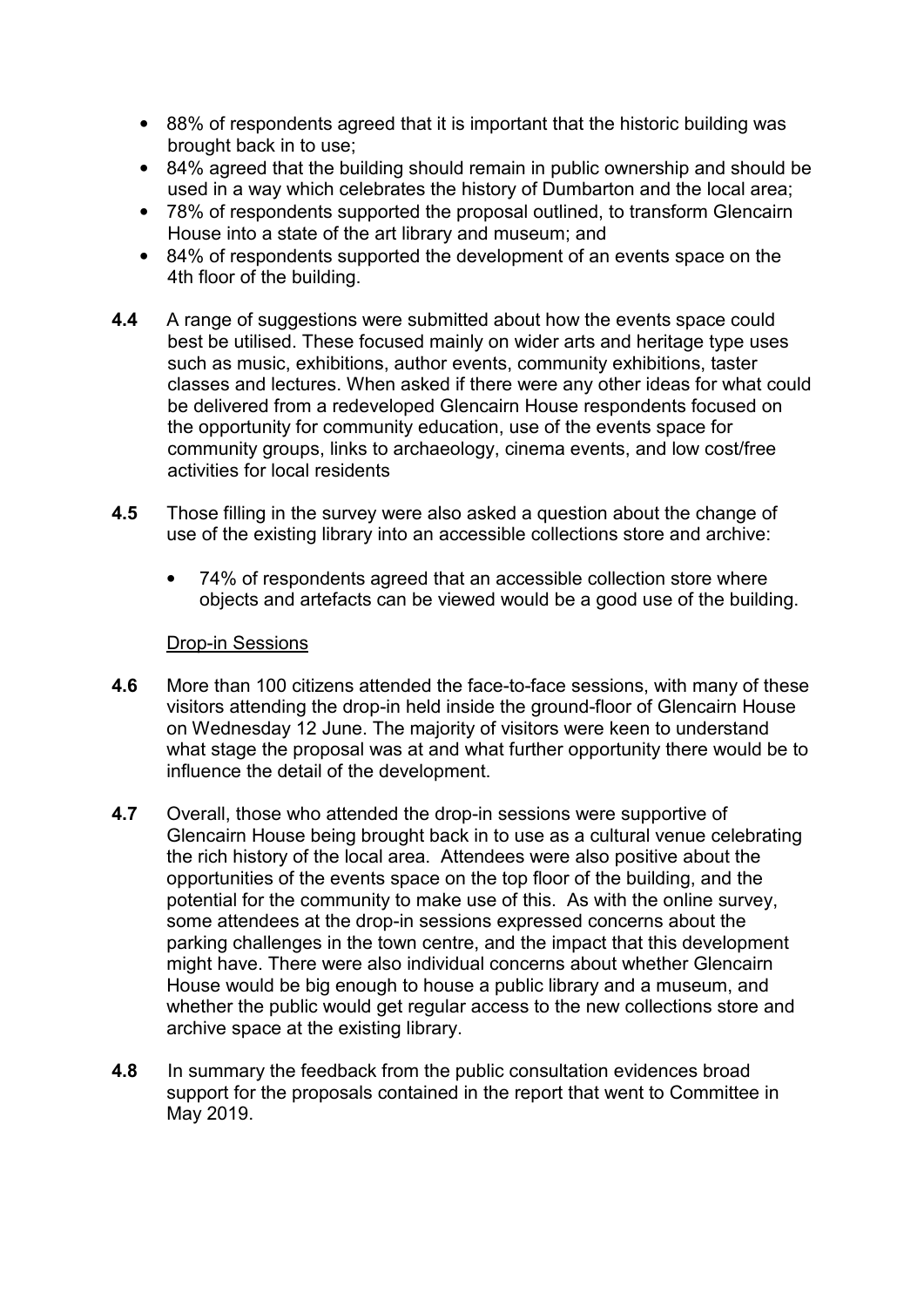**4.9** The concerns raised by some respondents regarding parking are noted but officers leading this project do not believe this is an issue specifically about the Glencairn House proposal. Pressures on parking in the town have already been highlighted and are the subject of a separate report coming to Committee for Elected Members to consider. Glencairn House will be factored into this. Furthermore it is the professional view of roads officers that facilities such as libraries and museums are ideally located within a town centre location. Dumbarton already has parking locations to support the development, there are good public transport links, the national cycle route is close by, and the soon to be constructed riverside walkway will also support access to the venues. In addition the location also affords the opportunity for users of the High Street to combine planned shopping trips, appointments, etc. with a visit to Glencairn House.

Concerns regarding space at Glencairn House are noted but the Council's professional librarians have considered the space available in the new extended structure and believe it is sufficient to provide a high-quality public library. In making this assessment they also took into account the significant benefits that would come from siting the library in a location where there was a flow of passing pedestrians.

Concerns regarding entry to the new publicly accessible collections store and archive were also noted. Officers leading this proposal are committed to creating a service that enables substantially improved public access to stored collections and actively promotes the collections as a resource for learning and research. At present, access to stored collections is limited by the location and internal layout of the existing collections store, in particular the lack of public spaces within the store to view objects and documents. This option will enable the public to access collection objects and archival materials and therefore represents a significant improvement. While public opening times have not been agreed, arts and heritage officers are committed to continuing to operate a responsive service to ensure that access to collection objects and archival materials by enthusiasts, researchers special interest groups, etc. is facilitated as far as possible, even outwith standard opening times.

**4.10** The original outline capital costs for the redevelopment of Glencairn House were estimated to be in the region of £3.75m (Appendix 1, page 72), including a provisional sum for internal fit out and external fabric costs. An additional 10% has been added to take account of site surveys, inflation, legal fees and insurances. It has been noted that since this estimate was undertaken in 2017 building costs have continued to rise by approximately 5%. As a result a prudent figure of £4.35m has been allocated for this element of the project.

The capital cost of fitting out the Strathleven Place site for the publicly accessible collections store and archive, incorporating office space is estimated at around £0.7m. This combined with the £4.35m for Glencairn House makes the overall cost of this proposal £5.05m. This figure includes one-off relocation costs.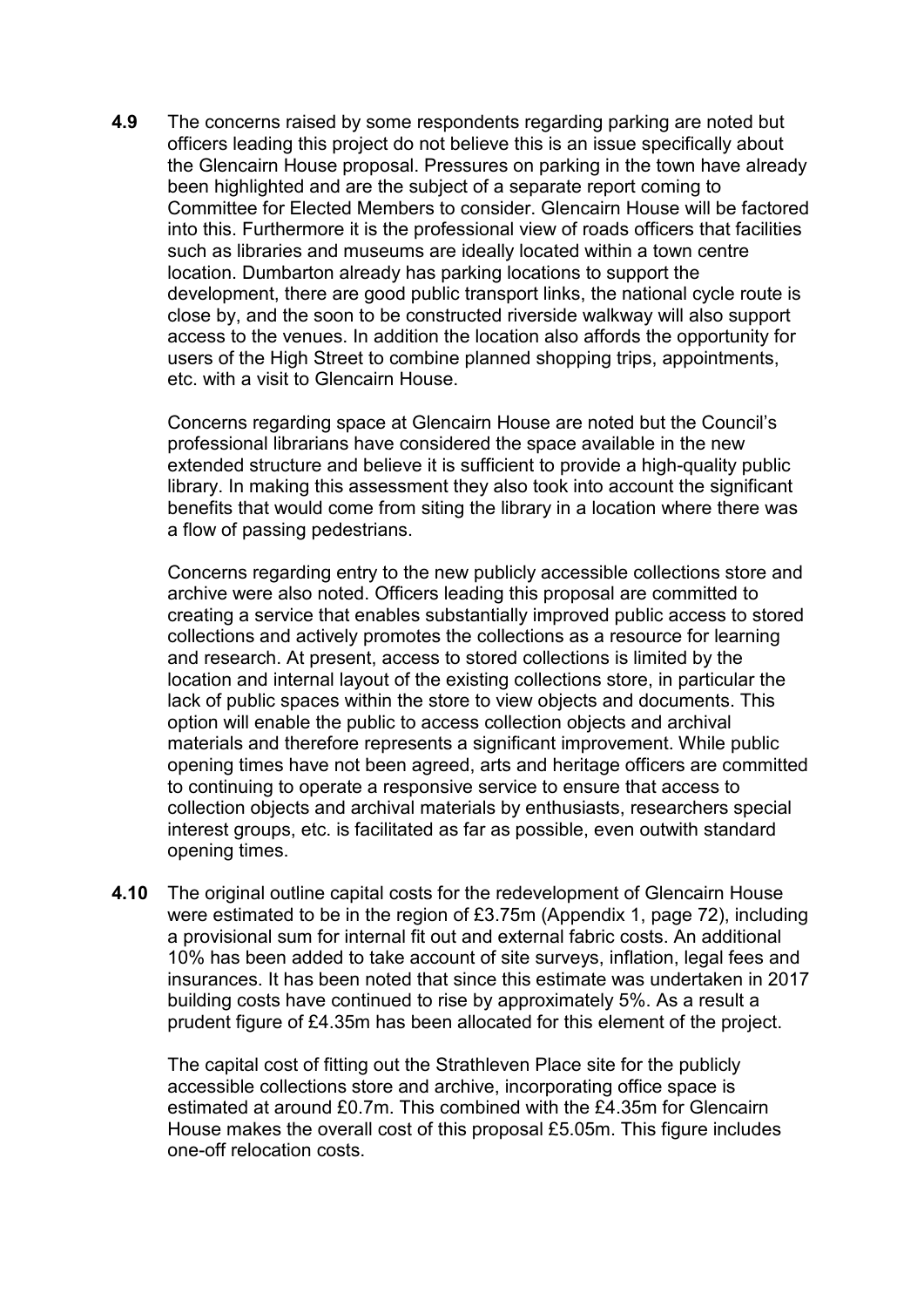- **4.11** It is proposed that £1m from the Council's Capital Regeneration Fund is allocated to this project. The Council's Capital Regeneration Fund is intended to help drive forward operational efficiencies (spend to save); continue to focus on maximising external public and private sector investment to our area; continue our focus on growing our economy; and increasing jobs and housing. The Glencairn House project would help to drive forward operational efficiencies by freeing up Poplar Road for annual revenue savings. The project also has a high chance of bringing in external funding into West Dunbartonshire for both the Glencairn House and Strathleven Place elements. The proposal would also grow the economy by helping to revitalise the High Street.
- **4.12** Initial discussions with external funders have indicated that subject to submitting successful applications, there could be potential funding support for the Glencairn House element of the project from the National Lottery Heritage Fund (previously the Heritage Lottery Fund) and Regeneration Capital Grant Fund – particularly if some form of community involvement can be incorporated. It is considered that £2m is a realistic funding target for this element. There is also strong potential to secure funding to support the collections-based element of this work at Strathleven Place from a number of funding/grant making bodies, including the Regeneration Capital Grant Fund, National Lottery Heritage Fund, Museums Galleries Scotland, and the Esmée Fairbairn Collections Fund. It is hoped that an additional £0.3m in grants could be brought-in to create an enhanced, expansive and high-quality finish design and fit-out. As a result a total external funding target of £2.3m has been set.
- **4.13** Creating the new publicly accessible collections store and archive and associated office space at Strathleven Place allows for the existing Poplar Road office space to be vacated. Moving out of the Poplar Road office and leasing, or demolishing the building generates property savings for the Council. These savings have been built into the following financial analysis.
- **4.1** Taking into account of these factors, the following lifetime costs (over 40 years) of this proposal have been estimated and are shown below in comparison with current costs:

|                                 | <b>Current</b> | <b>Glencairn &amp;</b><br><b>Strathleven</b><br>ΡI |
|---------------------------------|----------------|----------------------------------------------------|
|                                 | £000           | £000                                               |
| <b>Revenue Expenditure</b>      |                |                                                    |
| Loan Charges from Capital Costs | O              | 2,754                                              |
| <b>Employee Costs</b>           | 7,389          | 7,389                                              |
| <b>Property Cost</b>            | 8,693          | 6,465                                              |
| <b>Expenditure</b>              | 16,082         | 16,608                                             |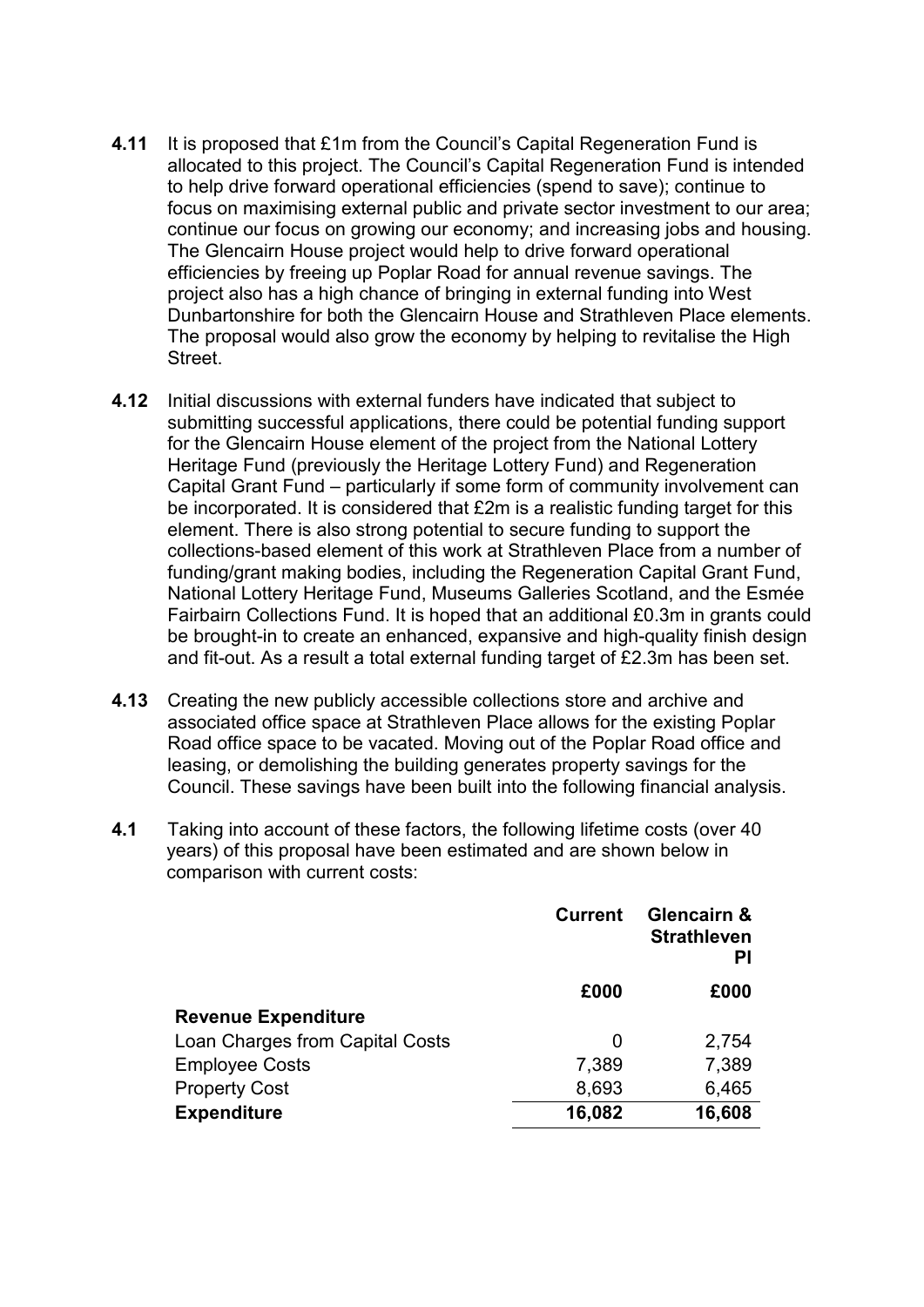**4.15** For illustrative purposes, the table below details annual revenue costs in year 1 for each option. This shows that whilst the new proposals will cost less to run, they (including the closure of the Poplar Road site) will generate a net additional annual cost of £0.015m per year because the capital has to be repaid:

|                                        | <b>Current</b> | Glencairn &<br><b>Strathleven</b><br>PI |
|----------------------------------------|----------------|-----------------------------------------|
|                                        | £000           | £000                                    |
| <b>Revenue Expenditure</b>             |                |                                         |
| Loan Charges (*average)                | 0              | 69                                      |
| <b>Employee Costs</b>                  | 129            | 129                                     |
| <b>Property Costs</b>                  | 149            | 95                                      |
| <b>Expenditure</b>                     | 278            | 293                                     |
| Additional Revenue cost p/a (*average) | 0              | 15                                      |

- **4.16** Based on the information available to officers it is recommended that the Council progresses with a proposal which will deliver both a new library and museum at Glencairn House, and an archive/office facility at the existing Dumbarton Library.
- **4.17** If approved officers would apply for funding to the external partners listed above with an expectation that an initial decision would be received in summer 2020. If these applications met the funding target, and following an update to the Council's Capital Plan, officers would undertake a tender exercise to identify external architects to create the final designs of Glencairn House and Strathleven Place. This would be followed by a tender for the work to the two buildings. The outcome of these would be reported to the Tendering Committee. Following this timescale it is expected that construction work could commence in 2021 and the buildings open before summer 2023.

### **5. People Implications**

- **5.1** In respect of the library and museum proposal the service is confident that staffing could be found within existing resources to cover the venue professionally.
- **5.2** Beyond this the service is confident that there are no other significant people implications from this report other than the resources required by various services to take this project forward. It is accepted that various employees would be working in new locations if the proposal was agreed, but the Council has a strong track-record of successfully moving employees to new workplaces.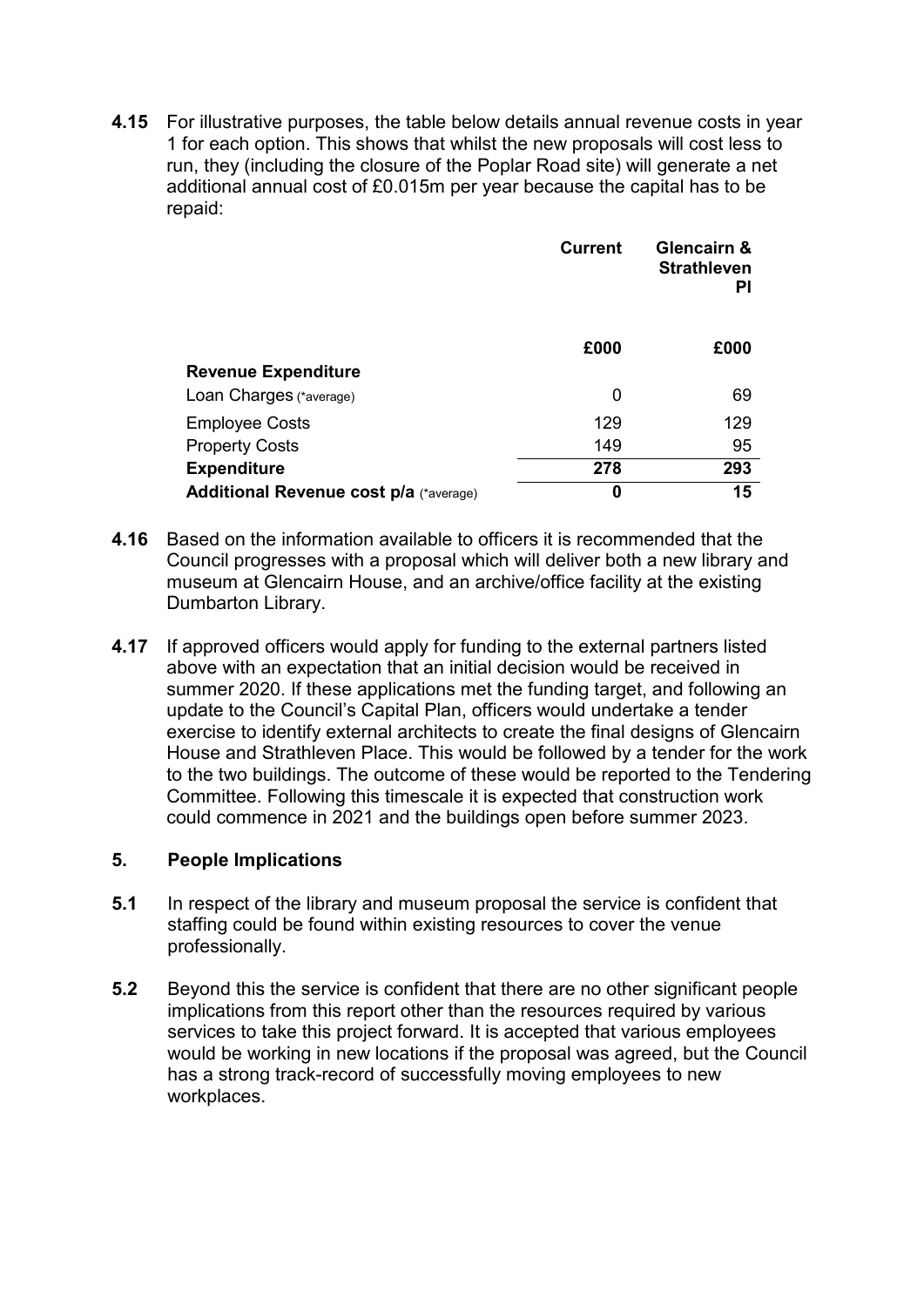## **6. Financial and Procurement Implications**

- **6.1** Transforming Glencairn House into a library and museum, and repurposing the existing Dumbarton Library into a publicly accessible collections store, archive and office hub costs an estimated £5.05m.
- **6.2** The following funding model is proposed:

| <b>Total Cost</b>                    | £5.05m |
|--------------------------------------|--------|
| <b>Regeneration Capital Fund</b>     | £1.0m  |
| <b>External Funding Target</b>       | £2.3m  |
| Additional borrowing in Capital Plan | £1.75m |
| <b>Total Funding</b>                 | £5.05m |

This model has a net average annual revenue cost of £0.015.

- **6.3** Any change to the Capital Plan and/or request for additional capital would require a Council decision, and it is proposed that this would be taken in March 2020 when setting the new Council budget for 2020/21.Updates on the project will be provided to members on an ongoing basis through budget control reports. In the event that the £2.3m external funding target is not achieved then officers will bring a report back to Committee.
- **6.4** All procurement activity carried out by the Council in excess of £0.05m is subject to a contract strategy. If approval is given, and before the tender is published, the contract strategy for Glencairn House will include, but not be limited to: Service Strategy/Forward Plan, Supply Market Status: Social Benefits, Procurement Model and Contract Management.
- **6.5** Currently Glencairn House sits in the Council's non-operational portfolio and technically there is an expectation that it could bring in a rental income at some point in the future. Moving it from the non-operational to operational portfolio permanently removes scope for this future rental income. However as outlined in the report to Committee in May 2019 there is no expectation that such income would be realised in the foreseeable future.

# **7. Risk Analysis**

- **7.1** There is a risk that the estimated costs of the building renovation are too low. To mitigate this we have used a professional agency with specialist knowledge in this type of work. The project team also asked the Council's own professional experts to review the projections.
- **7.2** There is a risk that fitting a service this size into a building with a small footprint could lead to issues with fire safety, planning permission and listed building consent. We have mitigated this by seeking professional advice both internally and externally as part of the outline proposal. Moving forward we would be sympathetic to any restrictions applied to a project such as this.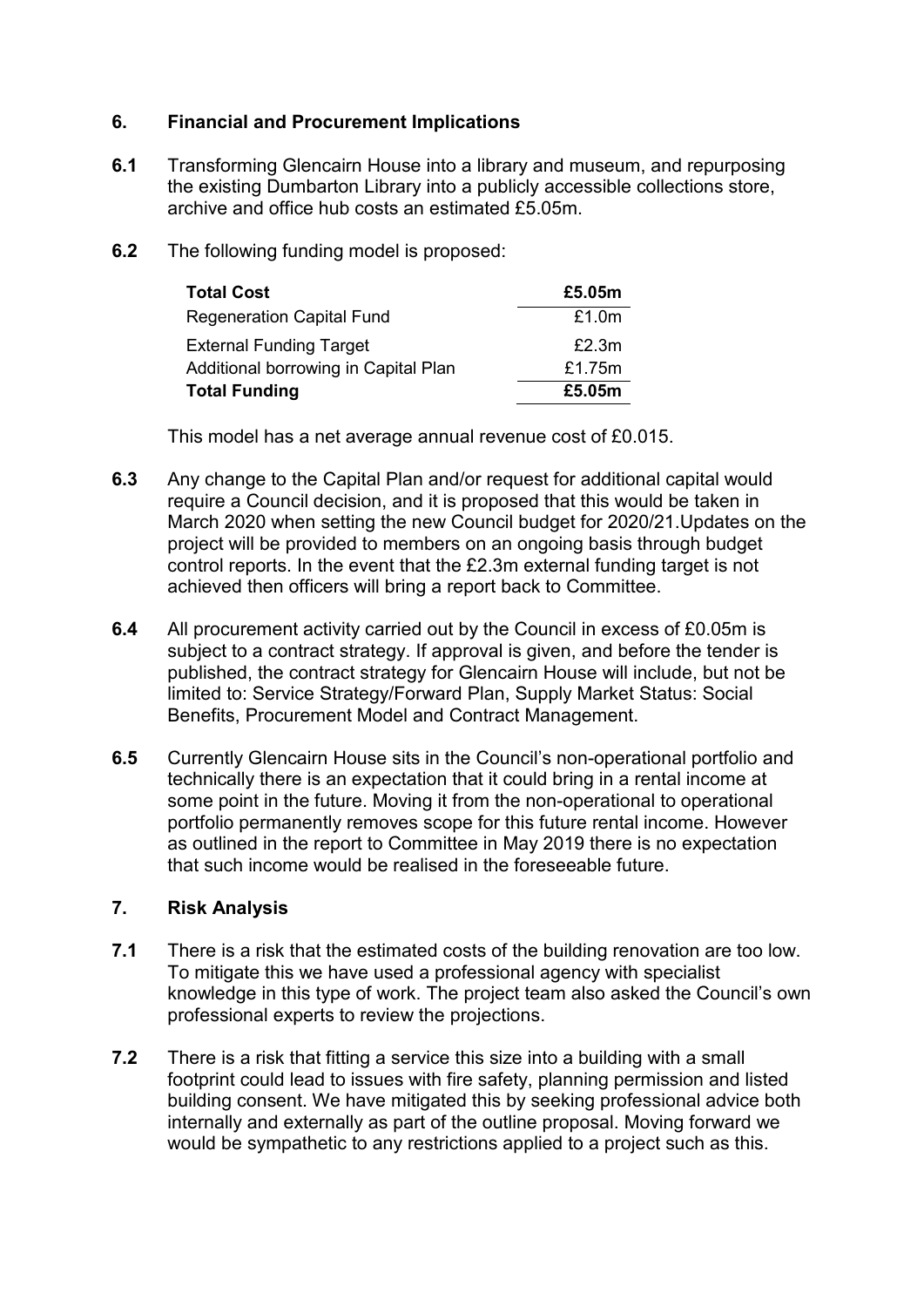- **7.3** There is a risk that the project might not receive significant external funding. This appears unlikely given the ambitious transformation of a historic public asset and the fact that West Dunbartonshire has previously been identified as a priority area for National Lottery Heritage Funding. The Council could also consider using its own funds to support a project such as this if that unlikely scenario took place.
- **7.5** There is a risk that the Council does not find a new tenant for the Poplar Road building quickly and this would have a negative impact on the business case outlined in this report. Demand remains high on the Broadmeadow industrial site and we would hope there was interest in a corner plot such as this, particularly since it has its own private yard area to the rear. If demand did not materialise then there remains the option to demolish the building to realise the savings and mitigate any risks to the business case.
- **7.6** There is a risk that the Council does not take action with Glencairn House and the building lies empty for the foreseeable future. This will have a negative effect on Dumbarton High Street and fail to respond to the views of the community who stated that they wished to see the building renovated and kept in public ownership. As could be seen by the options appraisal in the May Committee report the 'do nothing' option scored very poorly, whereas the proposed project would mitigate against those risks.

# **8. Equalities Impact Assessment (EIA)**

**8.1** No significant issues were identified in a screening for potential equality impact of this proposal.

### **9. Consultation**

- **9.1** The Council has undertaken extensive public consultation on this proposal as outlined in this report.
- **9.2** Internally the project has been considered by senior officers from Libraries and Culture, Regeneration and Economic Development, Assets, Finance and **Procurement**

### **10. Strategic Assessment**

- **10.1** The Glencairn House project would support the following Council strategic priorities:
	- A strong local economy and improved employment opportunities
	- Meaningful community engagement with active empowered and informed citizens who feel safe and engaged
	- Efficient and effective frontline services that improve the everyday lives of residents